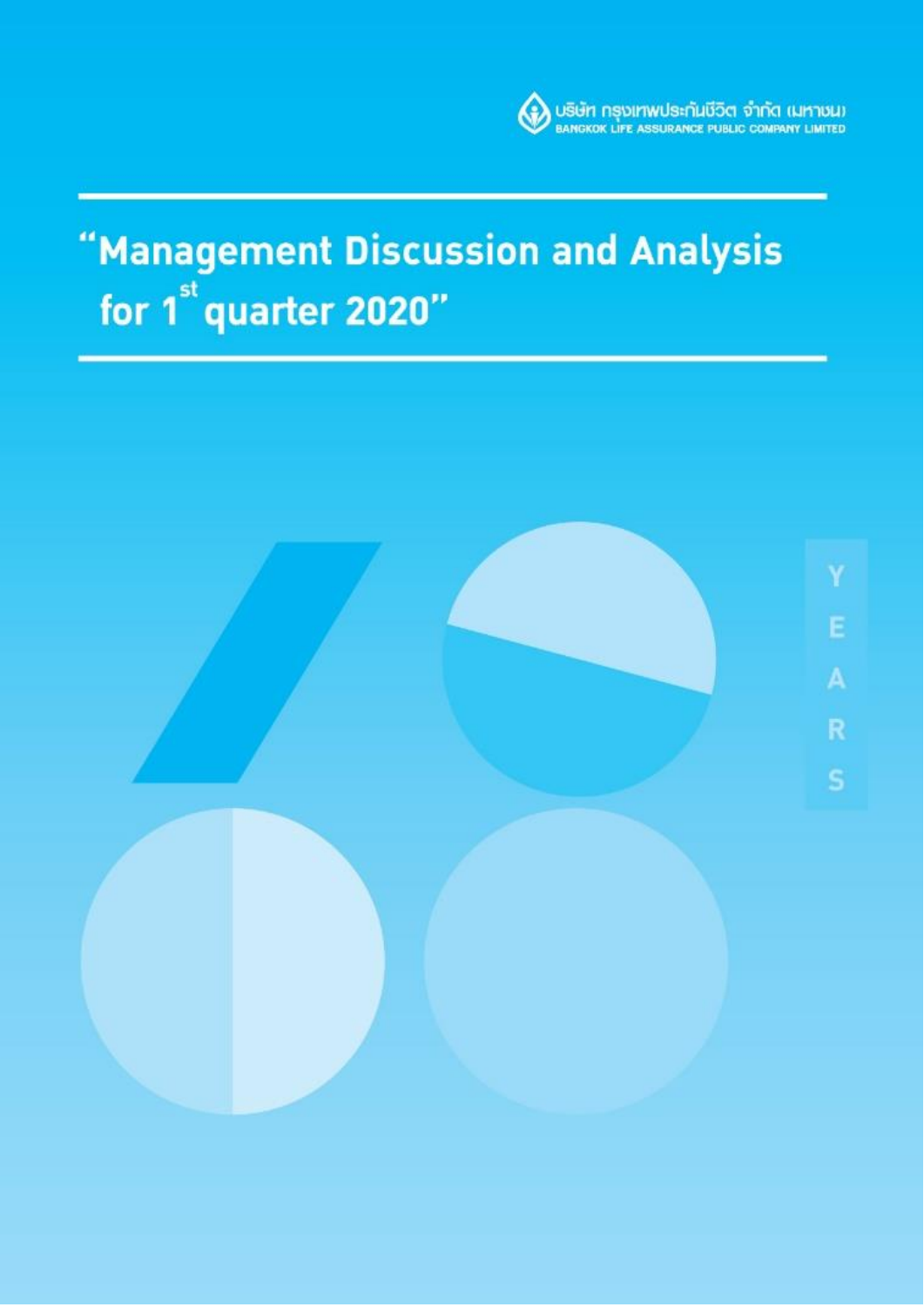# Executive Summary

|                                          | <b>Quarter</b> | Quarter | <b>Change</b> | Quarter | Change  |
|------------------------------------------|----------------|---------|---------------|---------|---------|
| <b>OPERATING RESULTS</b>                 |                |         |               |         |         |
|                                          | 1/20           | 1/19    | YoY%          | 4/19    | QoQ%    |
| <b>Revenues</b>                          |                |         |               |         |         |
| Net premiums written <sup>(1)</sup>      | 9,210          | 9,812   | $-6.1$        | 7,968   | 15.6    |
| <b>First Year Premium</b>                | 1,277          | 1,542   | $-17.2$       | 1,528   | $-16.4$ |
| <b>Bancassurance</b>                     | 616            | 1,015   | $-39.3$       | 879     | $-29.9$ |
| <b>Agent Channel</b>                     | 419            | 398     | 5.3           | 467     | $-10.3$ |
| <b>Renewal Premium</b>                   | 8,780          | 8,973   | $-2.2$        | 6,683   | 31.4    |
| Total Investment Income <sup>(2)</sup>   | 4,523          | 3,090   | 46.4          | 3,263   | 38.6    |
| <b>Total Revenues</b>                    | 14,389         | 13,104  | 9.8           | 11,284  | 27.5    |
| <b>Expenses</b>                          |                |         |               |         |         |
| Underwriting expenses                    | 13,775         | 11,223  | 22.7          | 10,087  | 36.6    |
| Operating expenses                       | 363            | 371     | $-2.1$        | 408     | $-10.9$ |
| <b>Total Expenses</b>                    | 14,169         | 11,594  | 22.2          | 10,494  | 35.0    |
| <b>Earning before tax</b>                | 221            | 1,510   | $-85.4$       | 789     | $-72.0$ |
| <b>Net profit</b>                        | 230            | 1,287   | $-82.1$       | 653     | $-64.7$ |
| <b>Net profit (Excluded LAT Reserve)</b> | 230            | 1,287   | $-82.1$       | 653     | $-64.7$ |
| <b>Earnings per share (EPS)</b>          | 0.135          | 0.753   | $-82.1$       | 0.38    | $-64.7$ |

| <b>Return on investment (ROI)</b> | 5.59% | 3.93% | $1.7\%$ | 4.05% | 1.53% |
|-----------------------------------|-------|-------|---------|-------|-------|
| Capital Adequacy Ratio (CAR)      | 266%  | 270%  | -4% l   | 314%  | -48%  |

(1) Net premiums written = first year premiums + renewal year premiums - premiums ceded ± unearned premium reserves

(2) Total investment income = Net investment income +Gains on investments + Gains on revaluation (Trading securities and Exchange rate)

- In the first quarter of 2020, Bangkok Life Assurance PCL. reported a net profit of 230 Million Baht, representing an earning per share of 0.135 Baht, a decrease of 82% from the same period last year. The major reason for the decline came from an increase in Provision for Adverse Deviation (PAD) from 4% to 5% as part of risk management strategy to mitigate the impact from interest rate volatility. As a result, the Company recorded the effect of PAD adjustment of 2,668 Million Baht.
- In the first quarter of 2020, the Company had total revenue of 14,389 Million Baht, a decrease of 10% from the same period last year. The First Year Premium ("FYP") was 1,277 Million Baht, a decline of 17%.
- Regarding the FYP by distribution channel, bancassurance, agent and

other channels accounted for 48%, 33% and 19%, respectively.

- The total investment income in the first quarter of 2020 was 4,523 Million Baht, an increase of 46% from the same period last year. The return on investment (ROI) this quarter was 5.59%, which increased from 3.39% in the first quarter of 2019, as a result of higher realized gain on the investment.
- The Company had a total expense of 14,169 million Baht, an increase of 22 percent from the same period last year. The key reason was from the adjustment of PAD.
- The Capital Adequacy Ratio (CAR) as of the first quarter of 2020 was at 266%.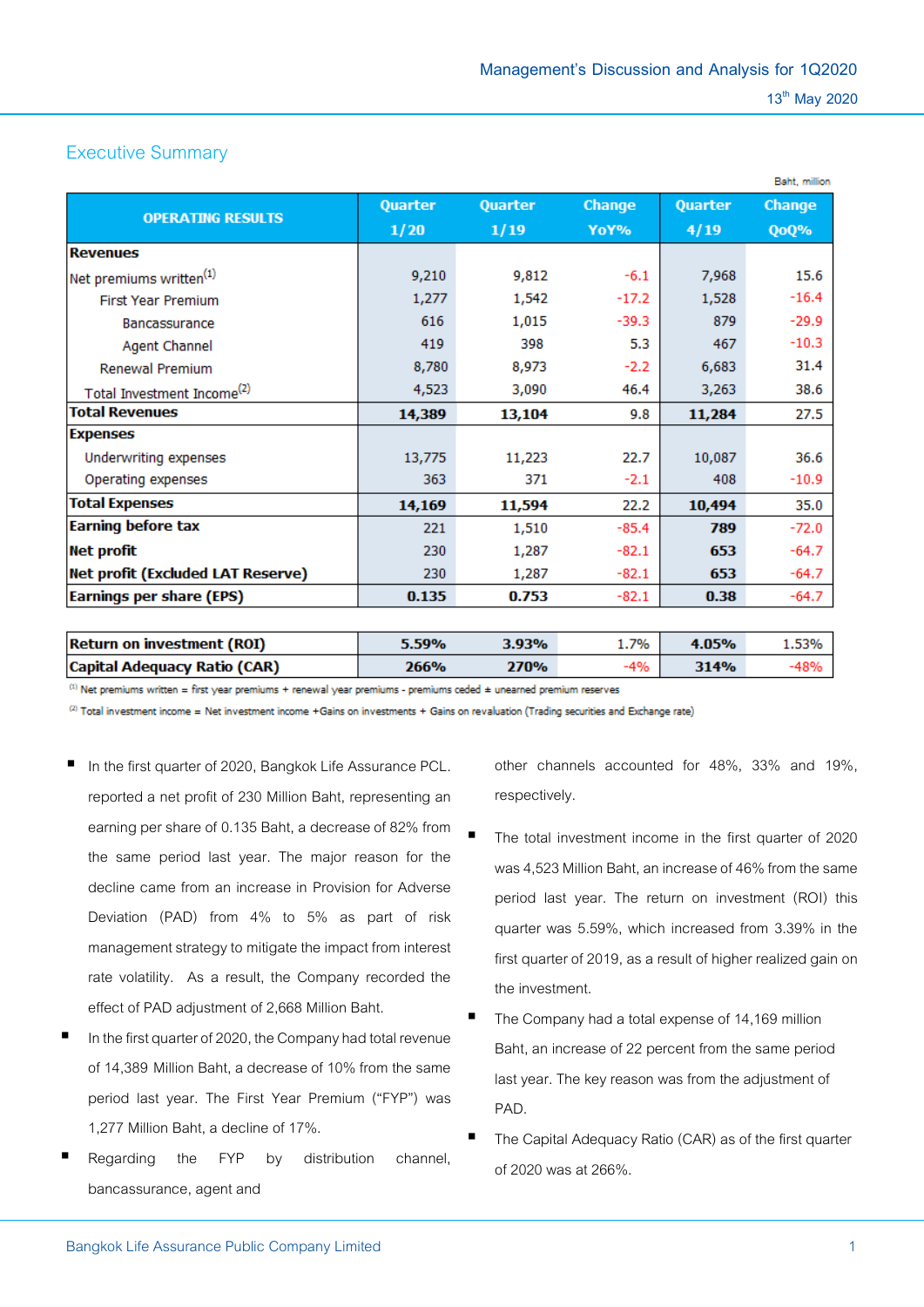**Management's Discussion and Analysis for 1Q2020**

#### **Performance Overview**

# **Total Premium**

In the first quarter of 2020, the Company's total premium amounted to 10,057 million Baht, a decrease of 4% from the same period last year. The major reason came from a decrease in Bancassurance channel. Regarding the total premium by distribution channels, bancassurance, agent and other channels accounted for 59%, 31% and 10%, respectively.

#### **First Year Premium**

In the first quarter of 2020, the Company's FYP was 1,277 million Baht, a decrease of 17% from the same period last year because of a decline in 39% premium in Bancassurance channel. However, the agent and other channel had an increase of 5% and 88%, respectively. The decline of the Bancassurance FYP resulted from the impact of COVID-19 including which impacted new loans extended by bank in certain segments affected the sales of protection products. Meanwhile, agent channel experienced a slight increase in FYP as a result of the agent development. In addition, an increase of other channel FYP resulted from an increase in premium of Group channel, direct marketing and online channel.

When compared to the fourth quarter of 2019, the Company had a decrease of 16% of FYP, as a result of a decline in premium of Bancassurance, Agent channel and Other channel by 30%, 10% and 33% respectively due to seasonality.

# **Renewal Premium**

In the first quarter of 2020, the Company had a renewal premium of 8,780 million Baht, a decrease of 2% from the same period last year.







 **Figure 3: Renewal Premium by channels (Baht: million)**

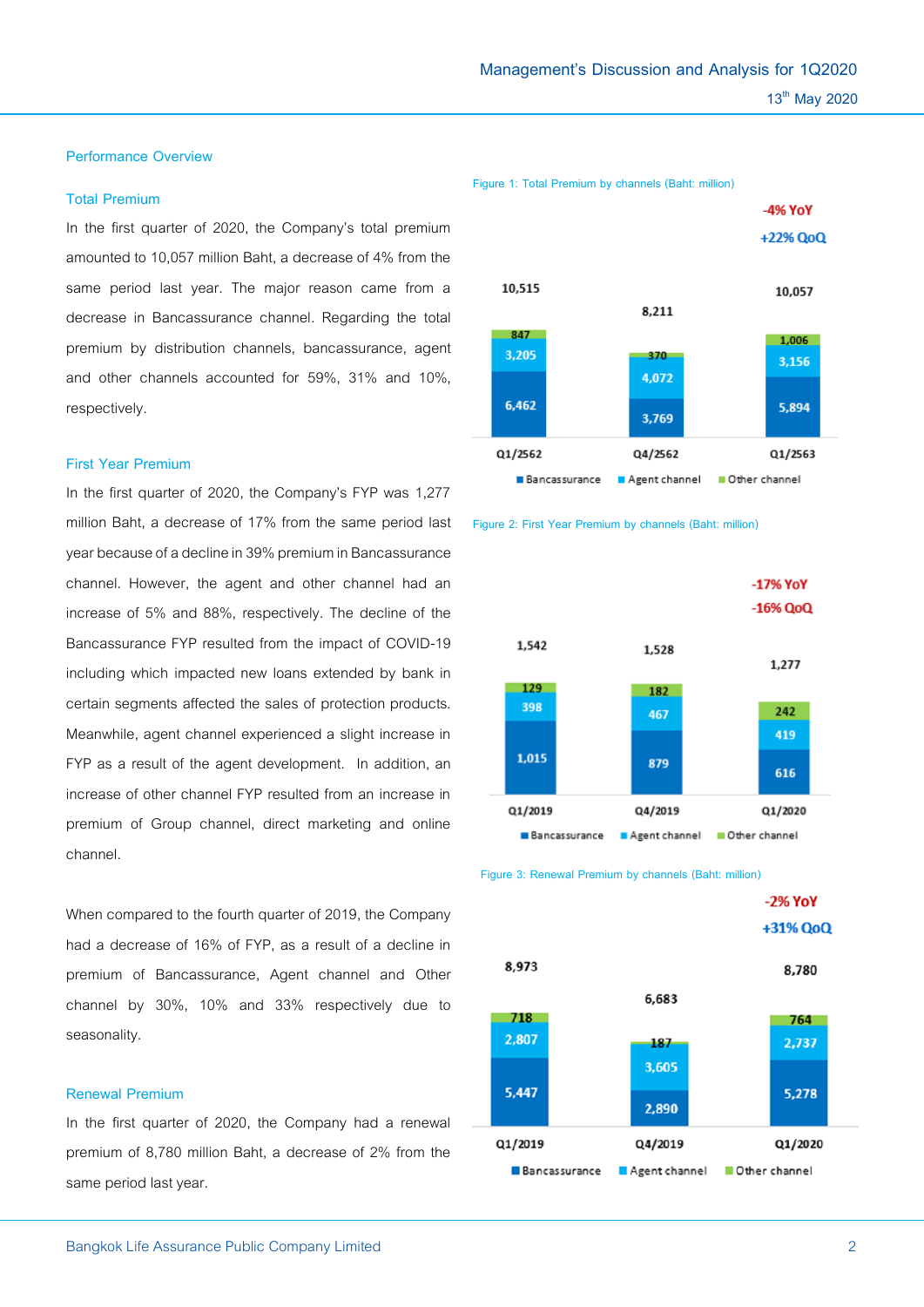#### **Investment Asset and Investment Return**

In the first quarter of 2020, the Company's total investment asset was 325,362 million Baht, a decline of 1,541 million Baht from the previous quarter due to a decline in risky investment asset. The Company invested 84% in fixed income, 7% in equity and 5% in real estate investment trusts (REIT).

In the first quarter of 2020, the Company's investment income  $^{(3)}$  was 4,523 million Baht, an increase of 46% from the same period last year. The major reason came from an increase in realized gain on investment. Excluding realized gain, interest and dividend income increased 3% YoY.

#### **Table 1: Investment Assets as of Quarter 1 2020**

| <b>Asset Class</b>          | 4/2019  | 1/2020  | <b>Change</b> |
|-----------------------------|---------|---------|---------------|
| Short-term investment       | 4.1%    | 4.3%    | 0.2%          |
| <b>Bond</b>                 | 42.9%   | 46.4%   | 3.5%          |
| Debenture & Note            | 34.4%   | 33.5%   | $-0.9%$       |
| <b>Total Fixed income</b>   | 81.3%   | 84.1%   | 2.8%          |
| Equity                      | 8.8%    | 7.0%    | $-1.8%$       |
| <b>REIT</b>                 | 6.7%    | 5.3%    | $-1.4%$       |
| Loan                        | 3.2%    | 3.6%    | 0.4%          |
| - Policy Loan               | 2.6%    | 2.7%    | 0.1%          |
| - Secured Joan              | 0.6%    | 0.9%    | 0.3%          |
| Total investment asset (Mb) | 323.821 | 325.362 | 0.48%         |

**Figure 4: Investment Income (Baht, Million)**



#### **Figure 5: Return on Investment**



(3) Interest income + Dividend + Profit (Loss) from Investment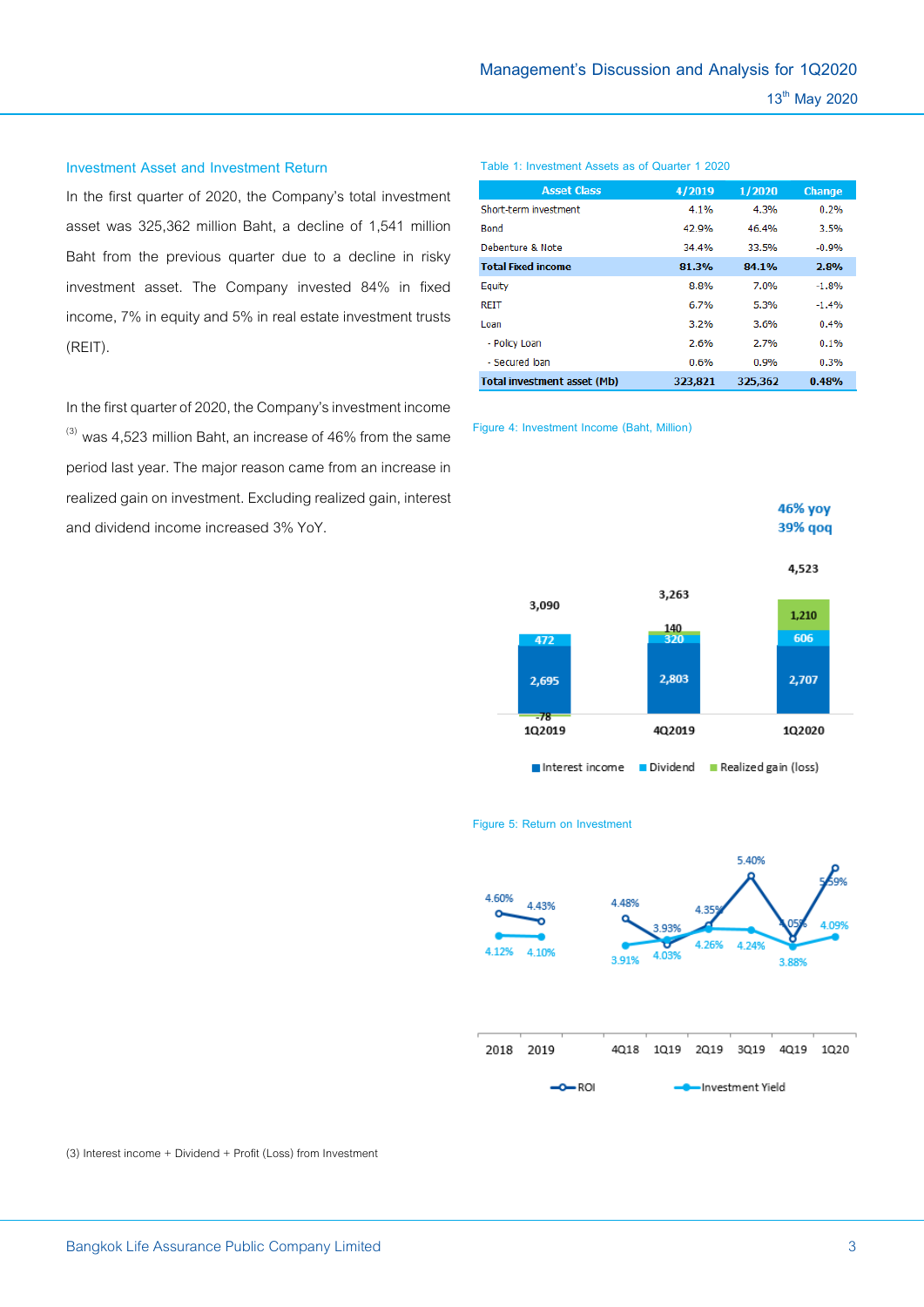#### **Underwriting Expenses**

In the first quarter of 2020, the Company underwriting expenses was 13,775 million Baht, an increase of 23% from the same period last year. The major reason came from the impact of PAD adjustment from 4% to 5% with the total amount of 2,668 Million Baht.

In the first quarter of 2020, the Company had an operating expense of 363 Million Baht, a decrease of 2% from the same period last year because of increasing efficiency.

**Figure 6: Underwriting Expenses (Baht, million)**



**Figure 7: Operating Expense (Baht, million)**

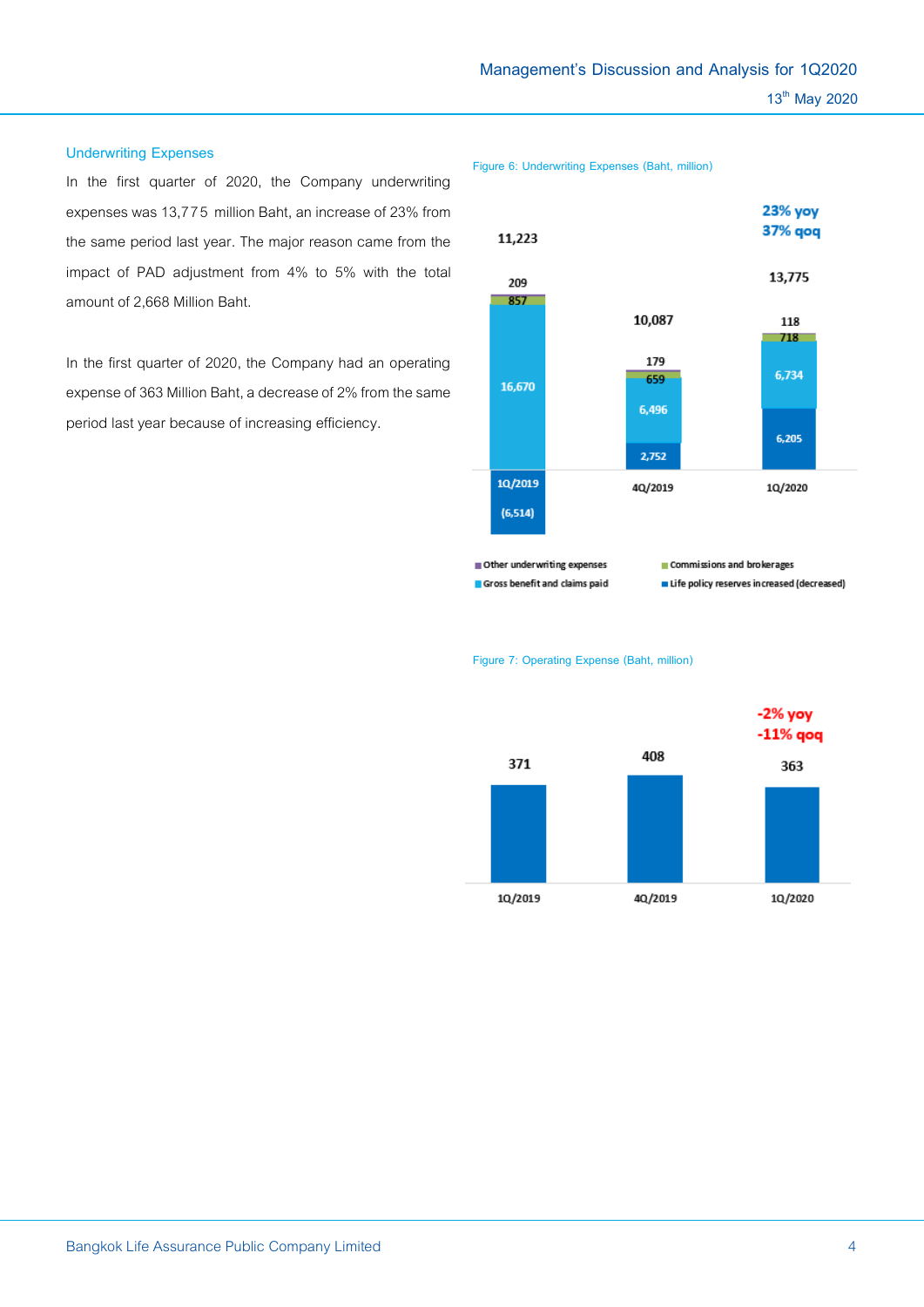# **Net Profit**

In the first quarter of 2020, the Company has a net profit of 230 Million Baht, which was 0.135 Baht per share, a decrease of 82 % from the same period last year. The decline came from a decrease of total premium, an increase in expense and adjustment of PAD from 4% to 5% amounting to 2,668 million Baht.

# **Capital Adequacy and Risk-Based Capital (RBC)**

In this quarter, the Company's Capital Adequacy Ratio ("CAR") was 266%, a decline from 314% at the end of year 2019. To be noted that both numbers came from the calculation using RBC II, which was adopted to emphasize on putting stricter requirement for the risk protection of insurance companies. The decline of CAR this quarter came from the mark-to-market of fixed income, equity and real estate Investment trust.



**Figure 8: Net Profit (Baht, million) and Earning per share (Baht)**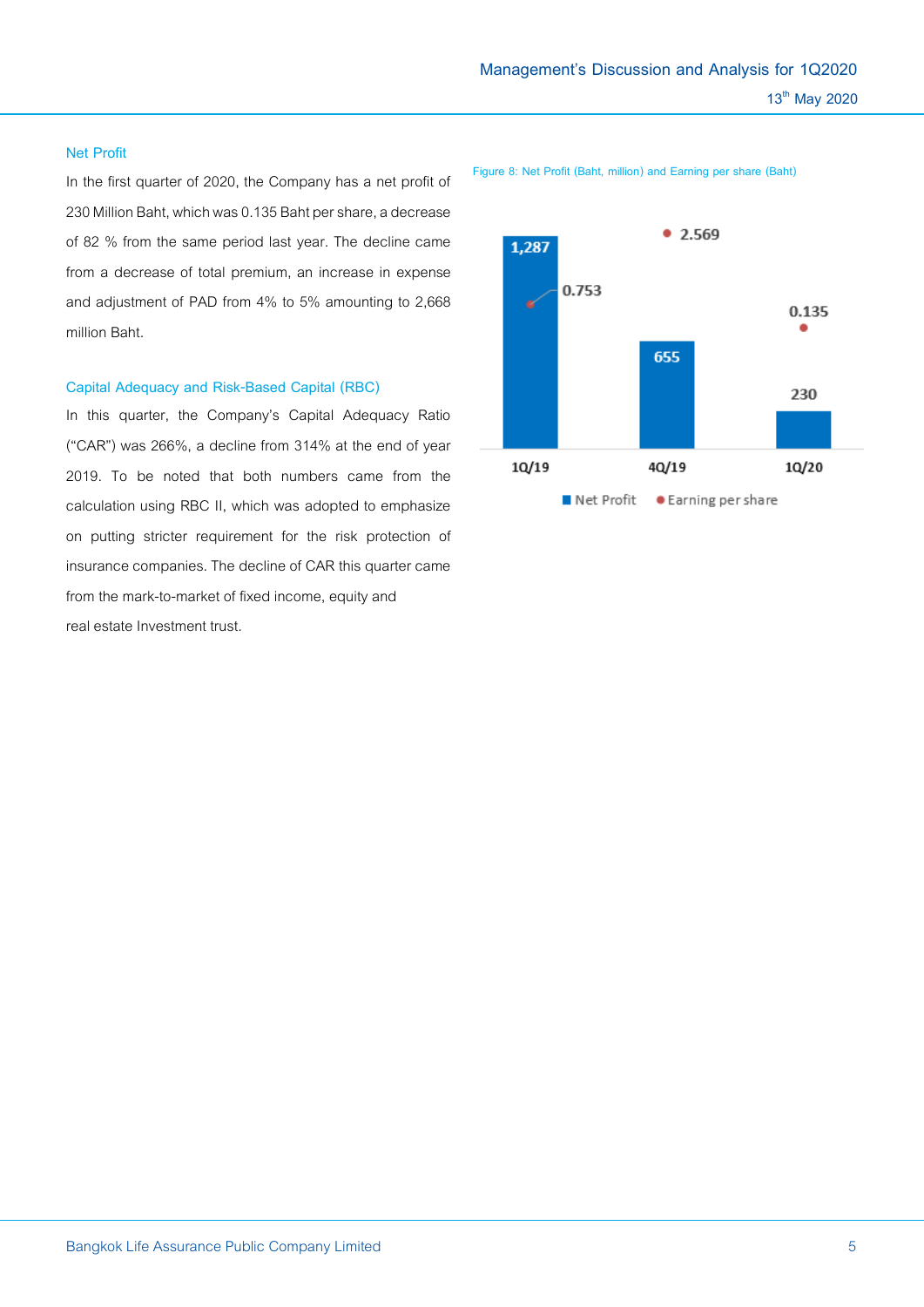|                                      | 31 Mar 20 | $\%$ | 31 Mar 19 | <b>Change</b> | 31 Dec 19 | Change   |
|--------------------------------------|-----------|------|-----------|---------------|-----------|----------|
| <b>Assets</b>                        |           |      |           |               |           |          |
| Cash and cash equivalents            | 9,887     | 3%   | 6,737     | 3,150         | 13,442    | (3, 555) |
| Premiums due and uncollected         | 2,929     | 1%   | 3,242     | (313)         | 1,801     | 1,128    |
| Accrued investment incomes           | 2,730     | 1%   | 3,573     | (843)         | 2,680     | 50       |
| Investments <sup>(4)</sup>           | 315,439   | 94%  | 304,221   | 11,218        | 310,363   | 5,076    |
| Premises and equipment               | 1,563     | 0.5% | 1,319     | 244           | 1,451     | 112      |
| Other assets                         | 4,502     | 1%   | 3,564     | 938           | 5,395     | (893)    |
| <b>Total Assets</b>                  | 337,050   | 100% | 322,656   | 14,395        | 333,680   | 3,370    |
| Liabilities and equity               |           |      |           |               |           |          |
| Life policy reserves                 | 283,694   | 84%  | 267,394   | 16,299        | 277,489   | 6,205    |
| Other insurance contract liabilities | 9,617     | 3%   | 9,994     | (378)         | 9,153     | 463      |
| Other liabilities                    | 3,552     | 1%   | 2,994     | 558           | 2,778     | 774      |
| <b>Total liabilities</b>             | 296,862   | 88%  | 280,382   | 16,480        | 289,420   | 7,443    |
| Retained earnings                    | 30,859    | 9%   | 29,765    | 1,094         | 31,626    | (767)    |
| Unrealized gain on investment        | 4,094     | 1%   |           | 4,094         | 7,536     | (3, 441) |
| <b>Total equity</b>                  | 40,188    | 12%  | 42,274    | (2,086)       | 44,260    | (4,072)  |
| <b>Total liabilities and equity</b>  | 337,050   | 100% | 322,656   | 14,395        | 333,680   | 3,370    |

**Summary of Financial Position as of 31 March 2020**

 $^{(4)}$  Excluded short-term investment which was included in Cash and cash equivalents item

#### **Assets**

Total assets as of 31 March 2020 increased from 31 March 2019 by 4% or 14,395 Million Baht. The majority of the company's assets was investment asset, which contributed to 94% of total assets and accounted for 112% of life reserve policy.

The total equity as of 31 March 2020 was 40,188 Million Baht, a decrease of 2,086 Million Baht or 5% from 31 March 2019 from a decline in unrealized gain at FVOCI amounting to 4,610 million Bat. Book value per share (BV/share) was at 23.54 Baht per share, decrease from 24.76 Baht per share.

## **Liabilities and Equity**

Total liabilities as of 31 March 2020 slightly increased from 31 March 2019. The increase mostly came from the life policy reserves.